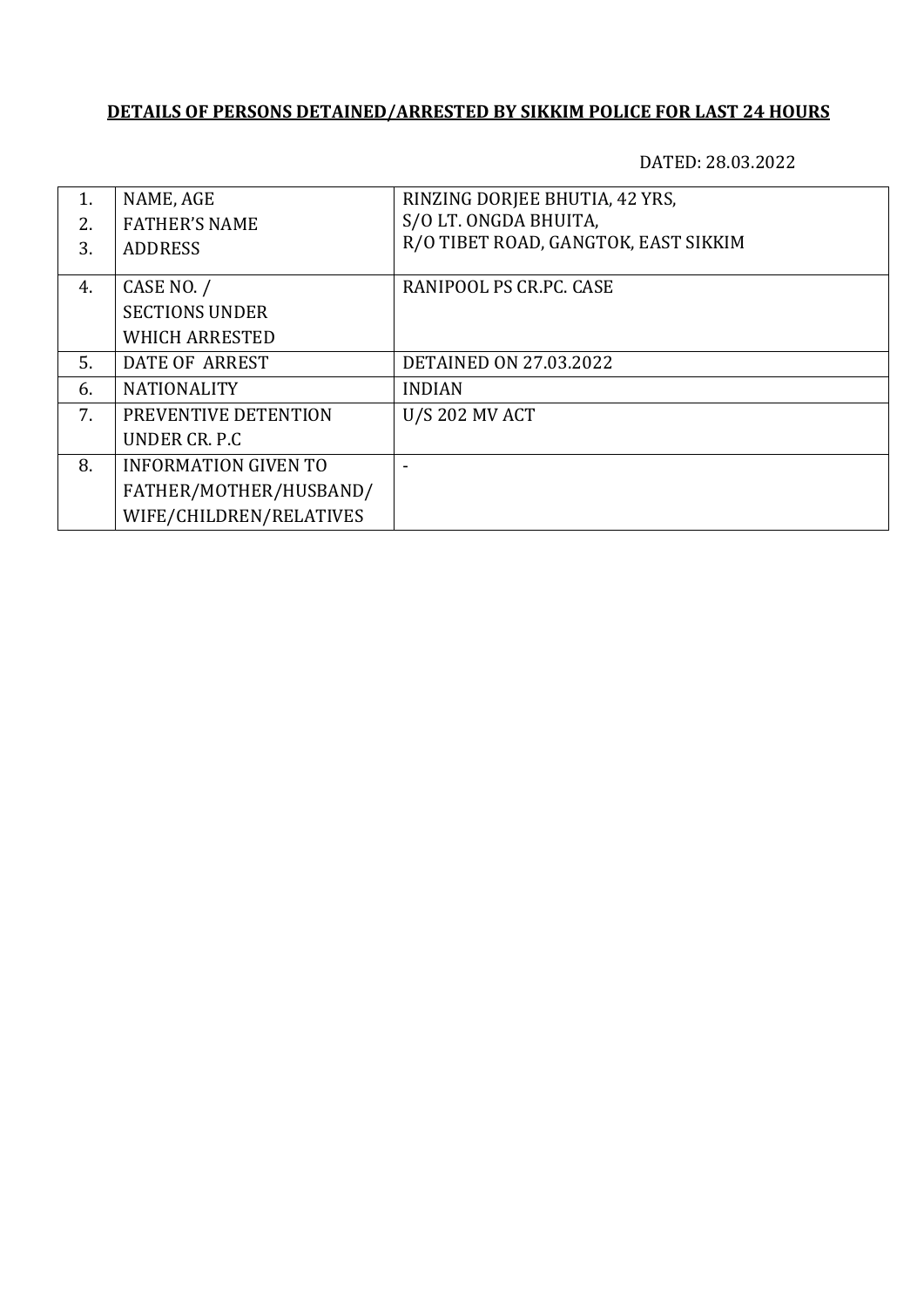| 1. | NAME, AGE                   | (I) CHANG SUYANG GURUNG, 22 YRS,                                       |
|----|-----------------------------|------------------------------------------------------------------------|
| 2. | <b>FATHER'S NAME</b>        | S/O MOHAN KUMAR GURUNG,                                                |
| 3. | <b>ADDRESS</b>              | R/O DIKCHU,                                                            |
|    |                             | A/P DEVELOPMENT AREA, GANGTOK, EAST SIKKIM                             |
|    |                             |                                                                        |
|    |                             | (II) 1. SURESH RAI, 42 YRS,                                            |
|    |                             | $S/O$ M. B. RAI,                                                       |
|    |                             | R/O GANDAY JHORA, NEAR BARPIPAL, SICHEY, GANGTOK,                      |
|    |                             | <b>EAST SIKKIM</b>                                                     |
|    |                             | 2. LILY RAI, 40 YRS,                                                   |
|    |                             | W/O SURESH RAI,                                                        |
|    |                             | R/O GANDAY JHORA, NEAR BARPIPAL, SICHEY, GANGTOK<br><b>EAST SIKKIM</b> |
|    |                             |                                                                        |
|    |                             | (III) AKASH LAMA, 58 YRS,                                              |
|    |                             | S/O LT. MINGMA LAMA,                                                   |
|    |                             | R/O SYARI, EAST SIKKIM                                                 |
| 4. | CASE NO. /                  | (I) SADAR PS FIR NO: 43/2022,                                          |
|    | <b>SECTIONS UNDER</b>       | DTD-27/03/2022,                                                        |
|    | <b>WHICH ARRESTED</b>       | U/S 380 IPC, 1860                                                      |
|    |                             |                                                                        |
|    |                             | (II) SADAR PS FIR NO:45/2022,                                          |
|    |                             | DTD-28/3/2022,                                                         |
|    |                             | U/S 7/9/14 SADA, 2006,                                                 |
|    |                             | R/W SEC 9(1)(C) SAD AMENDMENT ACT, 2017,                               |
|    |                             | R/W SEC 22/27 NDPS ACT 1985(.)                                         |
| 5. | <b>DATE OF ARREST</b>       | (I) & (II) ALL ARRESTED ON 27.03.2022                                  |
|    |                             | (III) DETAINED ON 27.03.2022                                           |
| 6. | <b>NATIONALITY</b>          | <b>INDIAN</b>                                                          |
| 7. | PREVENTIVE DETENTION        | (III) U/S 41 CR.P.C.                                                   |
|    | <b>UNDER CR. P.C</b>        |                                                                        |
| 8. | <b>INFORMATION GIVEN TO</b> | $\overline{a}$                                                         |
|    | FATHER/MOTHER/HUSBAND/      |                                                                        |
|    | WIFE/CHILDREN/RELATIVES     |                                                                        |
|    |                             |                                                                        |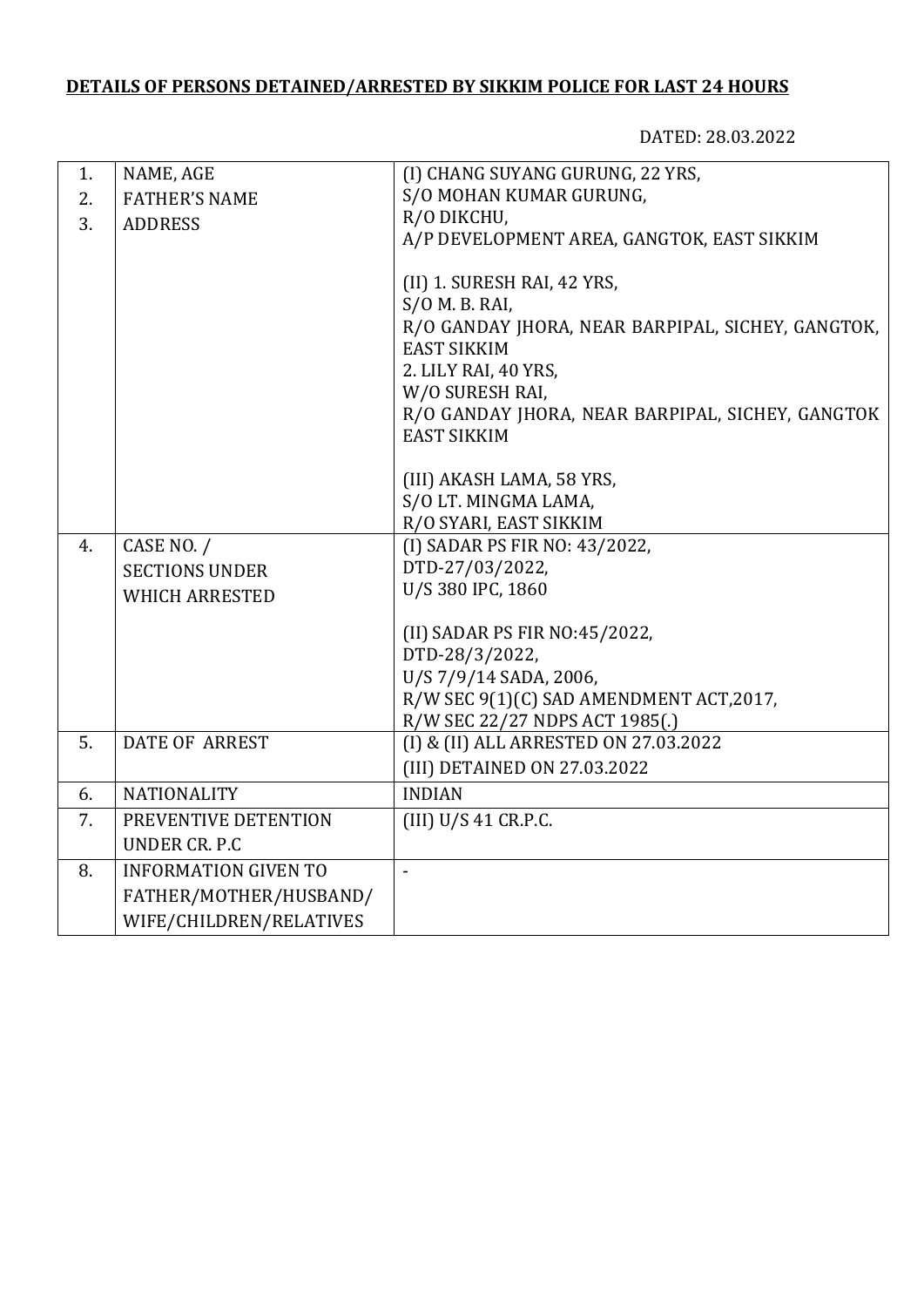DATED: 28.03.2022

| $\mathbf{1}$ . | NAME, AGE                   | (I) SAMEER GURUNG, 21 YRS.,             |
|----------------|-----------------------------|-----------------------------------------|
| 2.             | <b>FATHER'S NAME</b>        | S/O - PADAM BAHADUR GURUNG,             |
| 3.             | <b>ADDRESS</b>              | R/O RAUTEY RUMTEK, DISTRICT GANGTOK     |
|                |                             | (II) RINCHEN BHUTIA, 38 YRS.,           |
|                |                             | S/O LT. PASSANG BHUTIA,                 |
|                |                             | R/O RAUTEY RUMTEK, DISTRICT GANGTOK (.) |
| 4.             | CASE NO. /                  | RANGPO PS CR.P.C. CASE                  |
|                | <b>SECTIONS UNDER</b>       |                                         |
|                | <b>WHICH ARRESTED</b>       |                                         |
| 5.             | DATE OF ARREST              | BOTH DETAINED ON 27.03.2022             |
| 6.             | <b>NATIONALITY</b>          | <b>INDIAN</b>                           |
| 7.             | PREVENTIVE DETENTION        | U/S 41 CR.P.C.                          |
|                | UNDER CR. P.C.              |                                         |
| 8.             | <b>INFORMATION GIVEN TO</b> |                                         |
|                | FATHER/MOTHER/HUSBAND/      |                                         |
|                | WIFE/CHILDREN/RELATIVES     |                                         |

### **DETAILS OF PERSONS DETAINED/ARRESTED BY SIKKIM POLICE FOR LAST 24 HOURS**

| 1. | NAME, AGE                   | (I) PASSANG SANGAY SHERPA, AGED 33YEARS,  |
|----|-----------------------------|-------------------------------------------|
| 2. | <b>FATHER'S NAME</b>        | S/O MINGMA SHERPA,                        |
| 3. | <b>ADDRESS</b>              | R/O DAMTHANG SOUTH SIKKIM                 |
|    |                             | (II) TAR TSHERING LEPCHA, AGED 49YEARS,   |
|    |                             | S/O LATE PEM TSHERING LEPCHA,             |
|    |                             | R/O BERMIOK WEST, A/P NAMCHI SOUTH SIKKIM |
| 4. | CASE NO. /                  | <b>JORETHANG PS CR.PC. CASE</b>           |
|    | <b>SECTIONS UNDER</b>       |                                           |
|    | <b>WHICH ARRESTED</b>       |                                           |
| 5. | DATE OF ARREST              | BOTH DETAINED ON 27.03.2022               |
| 6. | <b>NATIONALITY</b>          | <b>INDIAN</b>                             |
| 7. | PREVENTIVE DETENTION        | U/S 151CR. PC                             |
|    | UNDER CR. P.C.              |                                           |
| 8. | <b>INFORMATION GIVEN TO</b> |                                           |
|    | FATHER/MOTHER/HUSBAND/      |                                           |
|    | WIFE/CHILDREN/RELATIVES     |                                           |